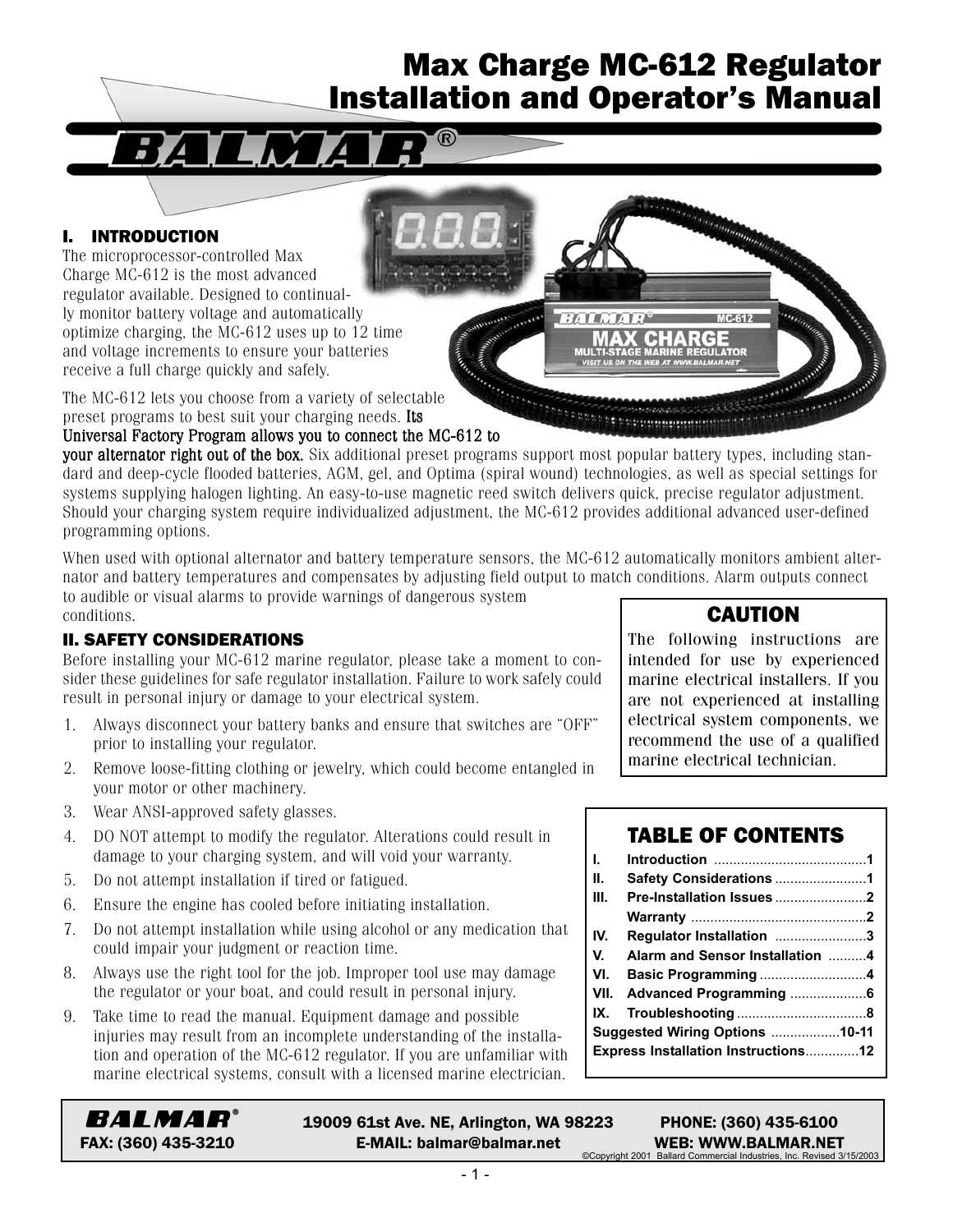#### III. PRE-INSTALLATION ISSUES

The following information is essential to the proper operation of your Max Charge regulator. Do not install or operate before reviewing the following:

- **1. POSITIVE BATTERY SENSE WIRE** User supplied -- not in harness. This wire must be connected to the regulator and to a source of positive battery voltage (see Figure 3 for mounting location) to provide proper regulator operation. The regulator **WILL NOT WORK** if the sense wire is not connected to the regulator or the voltage source. The Positive **BATTERY SENSE WIRE MUST BE FUSED**. A 1-amp ATC fuse and holder are included with the regulator and harness.
- **2. GROUNDING** The Model MC-612 must be **properly grounded** to regulate accurately. The two ground wires located in the harness must be securely attached to their terminals and at the alternator's preferred ground to ensure proper grounding. A grounding cable between the alternator and the system ground is strongly recommended.
- **3. VOLTAGE READINGS** MC-612 digital circuitry is engineered to monitor battery charge state and automatically compensate for changes in battery voltage during operation. As a result, it is NOT unusual to see near-constant changes in the regulator's Battery Voltage display. These voltage changes reflect the regulator's ability to make precise corrections to optimize charging efficiency based on changes in system loads.
- **5. ELECTRICAL TACHOMETERS** Many factory and aftermarket tachometers require an AC pulse from the alternator to drive the tachometer. If you are using an electrical tachometer that is being driven off of your alternator's stator pulse, plug the white stator wire into the terminal provided on the regulator, and the tach feed into the Tach Out terminal. If you are not using the stator pulse to drive your tachometer, DO NOT plug the stator wire into the regulator's Stator connection.

When using the alternator and regulator to drive your tachometer, there is a possibility that you will see surface voltage creeping in excess of target voltage when batteries are fully charged and there is no load on the system. This occurs as a result of the regulator's effort to provide just enough voltage to keep the tachometer feed activated. This voltage creep can usually be reduced or eliminated by increasing the load on the batteries, ie., turning on a few cabin lights or cabin fans, until the batteries are allowed to accept charging voltage.

- **4. DUAL-OUTPUT OPERATION** When using the MC-612 with a dual-output alternator it is essential that the regulator senses the largest battery bank. The positive Battery sense wire must be attached to the alternator output terminal connected to the larger battery bank or at the larger bank. If your system includes a large house battery and a smaller starting battery, there is the possibility that the smaller battery may see excess surface voltage during charging.
- **5. ALTERNATOR & BATTERY TEMPERATURE SENSORS (optional)** Alternator Temperature Sensor monitors for over-temperature conditions at the alternator. If alternator temperatures outside of safe limits are detected, the regulator will reduce alternator output to 50% and will activate an alarm circuit. **NOTE:** This option is not intended to be used as part of regular operation. If circuit is activated, inspect and repair the system immediately. Optional Battery temperature sensing compensates for above- or below-normal battery temperatures by automatically adjusting charging voltage. It is not unusual to see charging voltage rise safely above normal levels when battery temperatures are below  $26^{\circ}$ (C) or drop when temperatures exceed  $26^{\circ}$ (C).
- **6. MAGNETIC REED SWITCH** Not all magnets are alike. You may find that one magnet will activate the reed switch with little effort, while another similar magnet may require a bit of maneuvering to find the switch's "sweet spot." If you have difficulty adjusting program modes, be sure to check for the dot at the top of the LED between the second and third display digits to ensure that you are activating the switch.

#### LIMITED PRODUCT WARRANTY

BALMAR warrants to the original consumer/purchaser the product is free from any defects in material or workmanship for a period of one year from the date of purchase. If any such defect is discovered within the warranty period, BALMAR will replace the regulator free of charge, subject to verification of the defect or malfunction upon delivery or shipping prepaid to BALMAR.

This warranty DOES NOT apply to defects or physical damage resulting from abuse, neglect, accident, improper repair, alteration, modification, or unreasonable use of the products resulting in breakdown, cracked or broken cases nor are parts damaged by fire, water, freezing, collision, theft, explosion, rust, corrosion or items damaged in shipment in route to BALMAR for repair. BALMAR assumes no responsibility for consequential damage or loss or expense arising from these products or any labor required for service or repair.

BALMAR WILL NOT repair or be held responsible for any product sent without proper identification and return address or RA number clearly marked on the package. You must include proof of date and place of purchase (photocopy of purchase invoice) or we cannot be responsible for repairs or replacement. In order to expedite warranty claims more efficiently, BALMAR asks that prior to returning a defective product for repair, you call their customer service department for a warranty return authorization number .

If factory service is required, you can contact our BALMAR Customer Service Department Monday through Thursday, 7:30 AM to 5:30 PM, (PST)1-360 435-6100 ext "3".

Material required for the repair or replacement for the defective part or product is to be supplied free of charge upon delivery of the defective regulator to BALMAR, 19009 61st Ave. NE, Arlington, WA 98223. Customer is responsible for all return transportation charges and any air or rush delivery expense. BALMAR reserves the right to determine whether to repair or replace defective components.

THE ABOVE LIMITATIONS MAY NOT APPLY TO YOU. SOME STATES DO NOT ALLOW LIMITATIONS ON HOW LONG AN IMPLIED WARRANTY LASTS. NO PERSON, AGENT, DEALER IS AUTHO-RIZED TO GIVE ANY WARRANTY.

> **1900 61st Ave. NE, Arlington, WA 98223 Phone: (360) 435-6100, Fax: (360) 435-3210 E-mail: balmar@balmar.net, Web: www.balmar.net**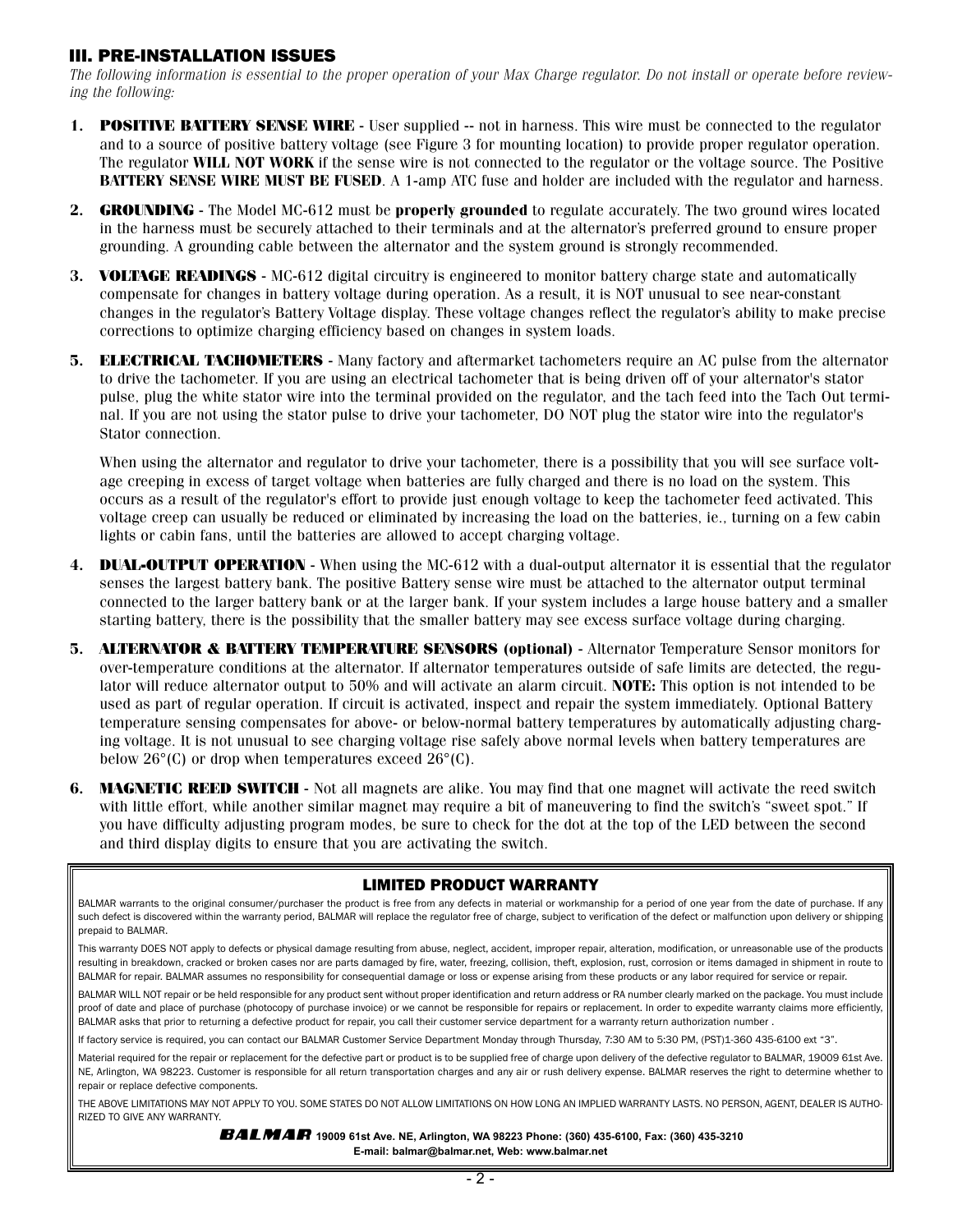# IV. REGULATOR INSTALLATION

- 1. Mount the regulator in a dry, well-ventilated location, away from hoses and exhaust manifolds which may cause damage to the regulator or wiring. Avoid areas of heat and/or high vibration. Strain relief should be added at the alternator end of the harness to minimize risk of wire damage.
- 2. The RED wire (in the harness) powers the regulator. Attach at the positive output terminal at the back of the alternator. If an isolator is used, this wire must be located on the battery side of the isolator. THIS WIRE MUST BE PROTECTED BY A 10-AMP FUSE (included in the wiring harness).
- 3. The POSITIVE battery sense wire monitors battery voltage. The positive and negative sense wires MUST be connected for the regulator to work. The positive sense wire may be connected 1) at the positive output terminal of the alternator, at the positive post of the battery (if single bank system) or at the "common" terminal of the battery selector switch; or 2) on the isolator terminal for the largest battery bank (only if isolator is used). This wire is user supplied and should be 16-gauge (minimum). Spade and ring terminals, and a 1-A mini fuse pigtail are provided. FUSING IS REQUIRED. Refer to regulator side label, or Figure 3 below for terminal locations. **Caution:** Sense wires MUST always see the battery being charged. Be sure to observe polarity when connecting. When connected, the Positive Battery Sense draws approximately .053mA. **Note:** System voltage must exceed 11.0 VDC for regulator to operate.
- 4. The BROWN (ignition) wire activates the regulator when +12VDC is applied to the system. Attach the BROWN wire to a switched +12VDC source. The auxiliary side of the ignition switch, or an independent (ungrounded) oil pressure switch are both acceptable connection points. A toggle switch may be added to this circuit to shut down the alternator load in cases where maximum propulsion is needed.
- 5. Attach the 4-conductor harness plug to the regulator (see illustration). The second BLACK (ground) wire in the harness attaches to the Secondary Ground Terminal. Both **BLACK** wires attach to preferred ground terminal on the alternator. A (user supplied) ground strap between the alternator and the system ground at the engine is also strongly recommended. *output cable can result in.*
- 6. Connect BLUE (field) and WHITE (stator) wires to plug or ring terminal connectors at alternator. May vary by alternator type.
- 7. If you are using an electrical tachometer that is being driven off of your alternator's stator pulse, plug the WHITE stator wire into the terminal provided on the regulator, and the tach feed into the Tach Out terminal. If you are not using the stator pulse to drive your tachometer, DO NOT plug the stator wire into the regulator's Stator connection, as the attachment of the stator wire to the regulator tells the regulator that it is necessary to continue to provide a voltage pulse to maintain a tach signal, even if the batteries are fully charged.

When using the alternator and regulator to drive your tachometer, there is a possibility that you will see system voltage creeping up when your batteries are fully charged. This occurs as a result of the regulator's effort to provide a "blip" of voltage to the alternator to keep the tachometer feed activated. This voltage creep can usually be reduced or eliminated by applying a load to the batteries.



*Figure 3 - Regulator terminal layout.*



*Figure 1 - Regulator wiring attachment.*

| Longth<br><b>Amps</b> |     | 10 FL 15 FL 20 FL |     | 25 FL | 50 Ft | 75 FL | 100 Ft. |
|-----------------------|-----|-------------------|-----|-------|-------|-------|---------|
| 25                    | 10  | 8                 | 8   | 6     | 4     | 2     | 1       |
| 50                    | 8   | 6                 | 4   | 4     | 1     | 2/0   | 3/0     |
| 75                    | 6   | 4                 | 2   | 2     | 2/0   | 3/0   | 4/0     |
| 100                   | 4   | 2                 | 2   | 1     | 3/0   | 4/0   |         |
| 125                   | 4   | 2                 | 1   | 1/0   | 3/0   | 4/0   |         |
| 150                   | 2   | 1                 | 1/0 | 2/0   | 4/0   |       |         |
| 175                   | 2   | 1/0               | 2/0 | 3/0   |       |       |         |
| 200                   | 2   | 1/0               | 2/0 | 3/0   |       |       |         |
| 225                   | 1   | 2/0               | 3/0 | 4/0   |       |       |         |
| 250                   | 1   | 2/0               | 3/0 | 4/0   |       |       |         |
| 275                   | 1/0 | 2/0               | 4/0 |       |       |       |         |
| 300                   | 1/0 | 3/0               | 4/0 |       |       |       |         |
| 325                   | 1/0 | 3/0               | 4/0 |       |       |       |         |
| 350                   | 2/0 | 3/0               |     |       |       |       |         |
| 375                   | 2/0 | 4/0               |     |       |       |       |         |

*Figure 2 - Cable size chart. Represents 3% voltage drop. Lengths should be measured in round trip. Undersizing*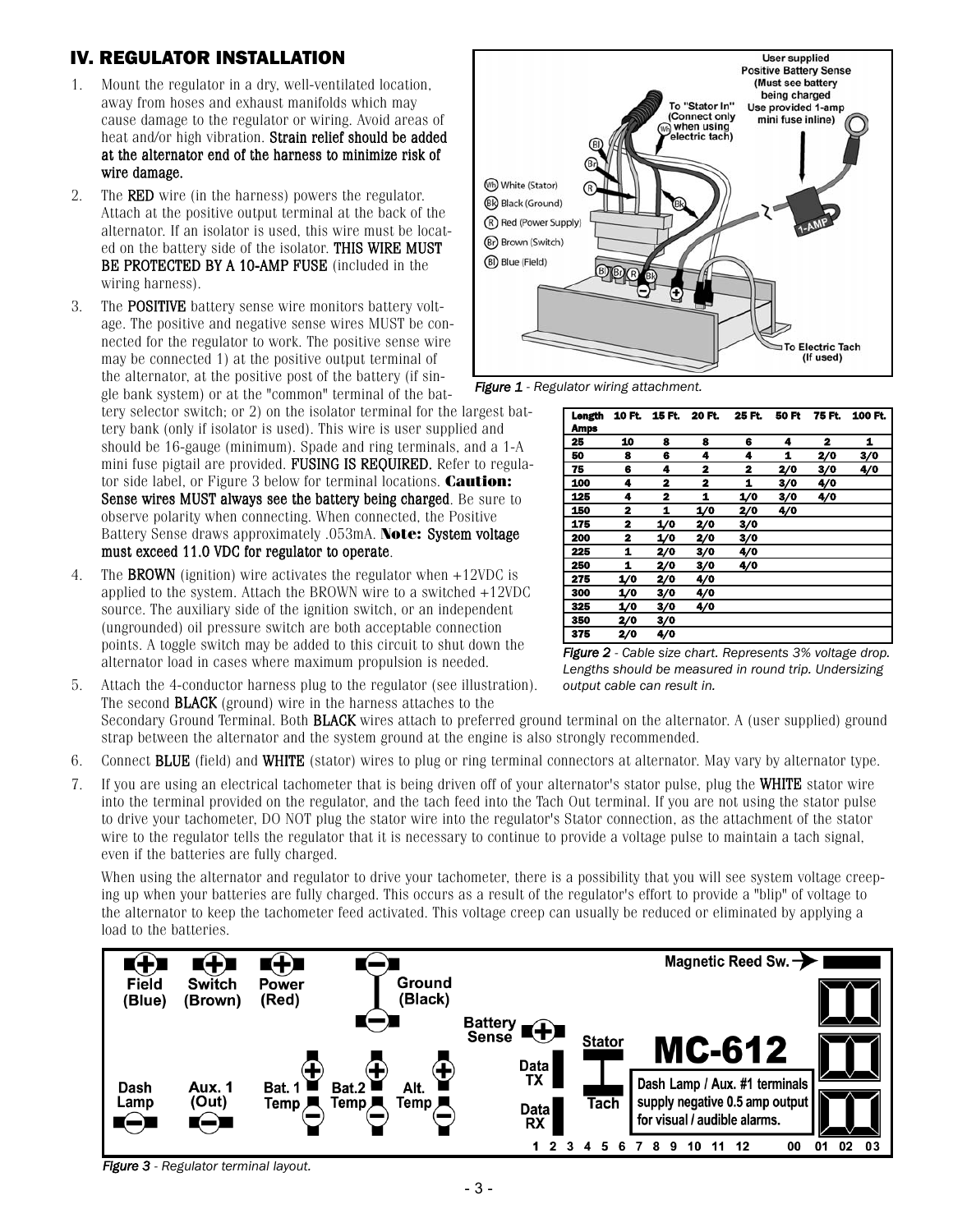# V. ALARM AND SENSOR INSTALLATION

#### *Alternator Temperature Sensor (MC-TS-A) - Optional*

The Alternator Temperature Sensor enables the regulator to sense when alternator temperature exceeds safe limits. The MC-612 responds by reducing the field current at the alternator and activating the alarm output. To install the Alternator Temperature Sensor:

- 1. Attach the positive and negative wires to the Alternator Temperature Sensor terminals on the MC-612 (See Figure 4). Observe proper polarity at the terminals.
- 2. Attach the heavy lug terminal to a location described below on your alternator. Flat washers are included with the temperature sensors to ensure solid mounting connections. The following are typical installation locations:

MID CASE MOUNT - Small Case Alternator - Remove (1) of (4) 5/32" Allen bolts, install probe, re-secure bolt. (See Figure 5.)

MID CASE MOUNT - Large Case Alternator - Remove (1) of (4) 3/16" Allen bolts, install probe, re-secure bolt.

**Caution:** The alternator temperature sensor is not intended as a method to maintain alternator temperature. Optional temperature sensors are not a guarantee of protection against damage from overheat conditions. Inspect your system as quickly as possible if the sensor alarm is activated.

#### *Battery Temperature Sensor (MC-TS-B) - Optional*

When equipped with an optional Battery Temperature Sensor, the MC-612 will automatically compensate for variation above and below normal temperatures.

The MC-612 is equipped with dual battery sensors to enable sensing at two separate batteries. To ensure proper operation, be sure the battery terminals are completely clean and free of corrosion prior to installation. To install the Battery Temperature Sensor:

- 1. Secure the 3/8" copper probe to a clean negative (-) battery terminal (see Figure 6). The 20' leads may be shortened or extended, if needed. Note: An improperly installed or corroded battery terminal may generate heat and severely diminish charging and impede accurate temperature sensing.
- 2. While observing polarity, connect the battery temperature pins to the positive and negative terminals as shown on Figure 4.

**Note:** Battery #1 terminal is capable of temperature compensation and activating warning alarm. Battery #2 terminal activates the warning alarm only. The upper voltage limit for battery temp compensation is 14.8 volts. If higher limits are desired, adjust voltage levels in the Compensation Limit (CL) mode of the advanced programming adjustments.

#### *Lamp / Alarm Outputs*

Two output terminals, one for system alarms (dash lamp) and and another for advisory information (Aux. #1), are included. These terminals output battery negative (0.5-amp max) when in alarm condition. Refer to Figure 7 for common system conditions that may initiate an alarm. When in the alarm mode, the 3-digit numeric display will indicate the exact cause for the alarm in Long Display. Specific advisory codes are shown in Figure 17.

#### *Small Engine Mode*

The MC-612 can be switched to provide a half-power setting by installing a toggle switch between the positive and negative terminals of the alternator temperature sensor circuit. When activated by closing the switch, the regulator reduces the alternator output by a maximum 50%. This mode is ideal for smaller engines that are not capable of providing suitable horsepower to drive both the alternator and propeller at full output. When in Small Engine Mode, the regulator will send a signal to the Auxiliary #1 Status Output.

#### VI. BASIC PROGRANNING

The Model MC-612 provides a wide range of operational, programming and diagnostic data through its 3-digit numeric LED readout. After an initial start-up period, the numeric LED will cycle through the Short Display, shown in Figure 8 on the following page. The short display includes manufacturer, model, battery type, charging cycle, actual voltage and target voltage. This display cycles continuously during regulator operation.

In addition to its Universal (default) factory program, which can be used safely with most battery types, the MC-612 features programs for: gel, standard lead acid, deep-cycle lead acid, AGM (absorbed glass mat), Optima (spiral), as well as voltage-sensitive (halogen) applications.



*Figure 5 - Mounting temp sensor mid-case on small case alternator.*



*Figure 4 - Proper attachment of optional battery and alternator temp sensors at the regulator.*



*Figure 6 - Mounting temperature sensor on battery negative terminal post.*

# ALARM OUTPUT FUNCTIONS

# **Alarm Output (Dash Lamp)**

- (-) 0.5 amp when in alarm mode
- Low battery voltage (030)
- High battery voltage (040)
- High temperature at battery #1 (020)
- High temperature at battery #2 (021)
- High temperature at alternator (022) *Aux. #1 (Advisory) Output*
- *(-) 0.5 amp when in alarm mode*
- Alt. output at full capacity<br>• Small engine option activa
- Small engine option activated (051)
- Equalization mode activated

*Figure 7 - Dash Lamp and Aux. #1 advisory output functions.*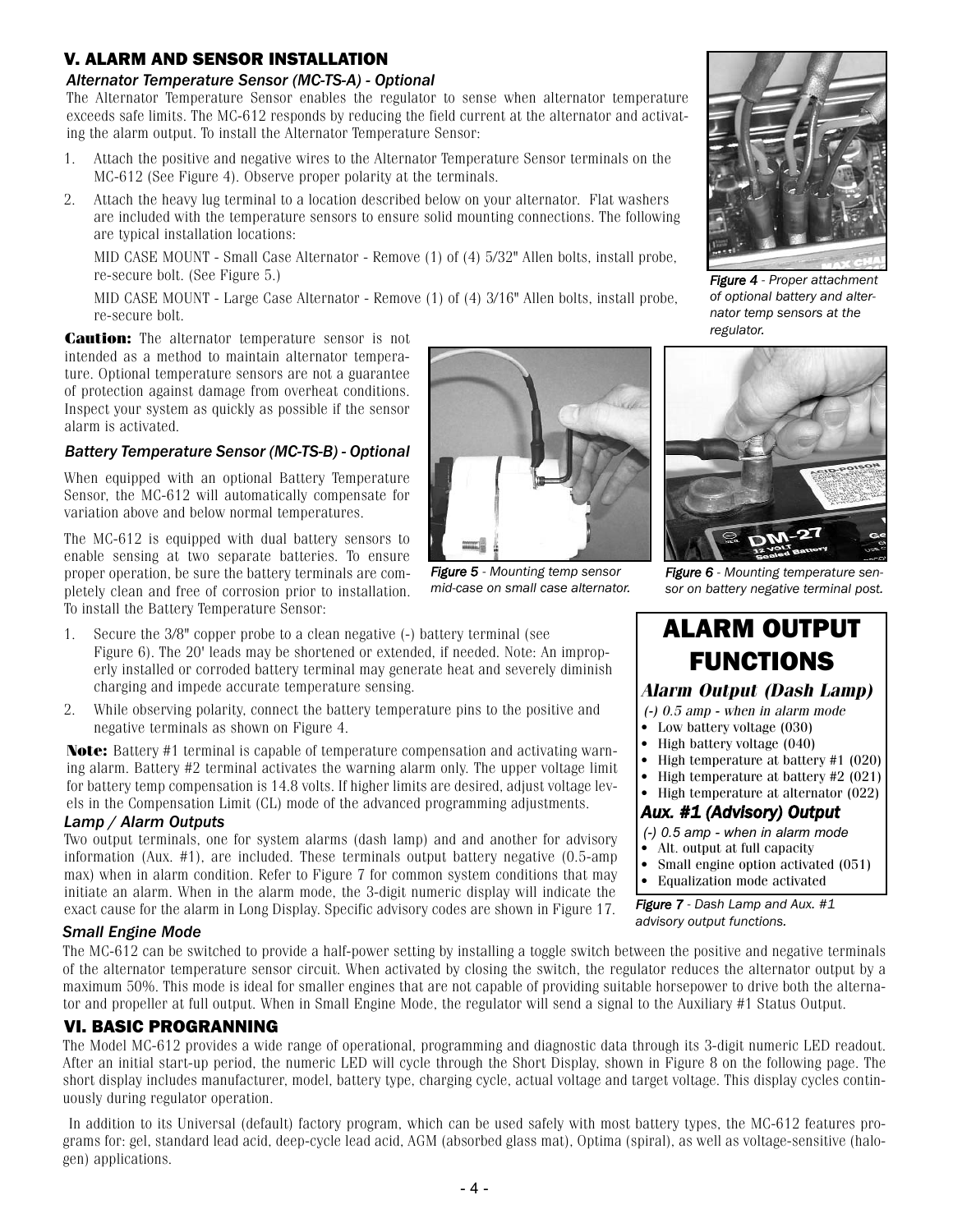The MC-612 is equipped with a magnetic reed switch, embedded in the epoxy potting, which activates the regulator's programming. The switch works in two specific actions, described in the shaded box below:

*'ACTIVATE-RELEASE'* Refers to the activation and immediate deactivation of the switch by lowering the magnetic programming tool onto the upper corner of the switch, and immediately deactivating the switch by removing the magnet from the switch. An LED dot between the second and third digits on the display will indicate switch activation.

*'ACTIVATE-HOLD ... RELEASE'* Typically used during programming, this action requires holding the magnet to the switch until desired values are shown on the display. Once the desired setting is reached, the magnet is removed to deactivate the switch.

**Note:** Program function will alternately cycle up or down each time the programming mode is activated. If you miss your desired program value, release the switch, wait for the program mode display (eg., PRO), and re-activate the switch. The direction of scroll will reverse. Any advanced programming values will be retained within the regulator's memory until the preset battery programming is reset.

To set the regulator for your desired battery program:

- 1. 'ACTIVATE-HOLD' the switch. The display will show the "Pro" mode, indicating that the Program mode has been activated.
- 2. 'HOLD' while the display scrolls, until the numeric equivalent to your battery type is displayed on the LED screen. See Figure 10 to determine which selectable preset program is most desirable for your battery technology. Figure 11 provides detailed information regarding preset programs.
- 3. 'RELEASE' when the desired value is attained.
- 4. Once a value has been chosen, the display will return to the "Pro" mode. At this point, you can adjust, up or down, by repeating Steps 1 through 3 until your desired program is selected.

If no changes are made, the program you have selected will be locked into permanent memory until modified. The "SAV" code will be displayed, indicating the program has been locked into memory.

#### *Charging Stages*

The MC-612 uses up to 12 individual stages to ensure proper charging. Each stage may contain a specific voltage or time value, or a combination of values. These stages are displayed in both Short and Long Display modes, and are described in Figure 12.

**Note:** Reed switch is potted between left side of display and the edge of the circuit board. Switch activation is indicated by lit dot between second and third LEDs.



*Figure 9 - Location of magnetic reed switch. Long display, preset programming and advanced programming are accessed by activating switch.* 

Mode 1 - Manufacturer ID. Readout displays "BAL"

Mode 2 - Regulator model ID. Readout displays "612"

Mode 3 - Preset program number. Corresponds to codes described in Figure 10.

Mode 4 - Battery type. Corresponds to codes described in Figure 10

Mode 5 - Stage of charge. Corresponds to codes described in Figure 12.

Mode 6 - Battery voltage. Precedes numeric readout of real-time voltage at regulator.

Mode 7 - Battery voltage. Indicates battery voltage seer by the regulator. In tenths.

Mode 8 - Calculated voltage. Precedes numeric readout of target charging voltage.

Mode 9 - Calculated voltage. Shows target voltage based on charging stage. In tenths.

#### *Figure 8 - Normal (short) display.*

Program 1 - Universal Factory program. Safe for most battery types

Program 2 - Flooded Deep **Oycle program**, Thick plate lead acid technology.

Program 3 - Gel program, For gelled electrolyte technology.

Program 4 - AGM program. For absorbed glass mat battery technology.

Program 5 - Optima program. For spiral wound Optima battery technology.

Program 6 - Standard flooded program. For starting

type flooded batteries. Program 7 - Halogen program For voltage-sensitive electrica

applications.

*Figure 10 - Preset program codes.* 

| <b>Primary Program Settings</b><br>Mode | PRG-1<br><b>Universal</b><br>Factory<br>Program | PRG-2<br>Deep Cycle<br><b>Flooded</b><br>Lead Acid | PRG-3<br>Gel<br>Cell | PRG-4<br><b>Absorbed</b><br><b>Glass</b><br>Mat (AGM) | <b>PRG-5</b><br>Optima<br>Spiral<br>Wound | PRG-6<br><b>Standard</b><br><b>Flooded</b><br>Lead Acid | <b>PRG-7</b><br>Halogen<br>Voltage<br>Sensitive |
|-----------------------------------------|-------------------------------------------------|----------------------------------------------------|----------------------|-------------------------------------------------------|-------------------------------------------|---------------------------------------------------------|-------------------------------------------------|
| <b>Start Delay (Seconds)</b>            | 45                                              | 45                                                 | 45                   | 45                                                    | 45                                        | 45                                                      | 45                                              |
| <b>Ramp Up (Seconds)</b>                | 60                                              | 60                                                 | 60                   | 60                                                    | 60                                        | 60                                                      | 60                                              |
| <b>Bulk Voltage (Max)</b>               | 14.10                                           | 14.60                                              | 14.10                | 14.38                                                 | 14.60                                     | 14.40                                                   | 14.00                                           |
| <b>Bulk Time (Minimum)</b>              | 36 min.                                         | 36 min.                                            | 36 min.              | 36 min.                                               | 36 min.                                   | 36 min.                                                 | 36 min.                                         |
| <b>Absorption Voltage</b>               | 13.90                                           | 14.40                                              | 13.90                | 14.18                                                 | 14.40                                     | 14.20                                                   | 13.80                                           |
| <b>Absorption Time (Minimum)</b>        | 36 min.                                         | 36 min.                                            | 36 min.              | 36 min.                                               | 36 min.                                   | 36 min.                                                 | 36 min.                                         |
| <b>Float Voltage</b>                    | 13.42                                           | 13.35                                              | 13.70                | 13.38                                                 | 13.40                                     | 13.40                                                   | 13.50                                           |
| <b>Float Time (Maximum)</b>             | 6 hr.                                           | 6 hr.                                              | 6 hr.                | 6 hr.                                                 | 6 hr.                                     | 6 hr.                                                   | 6 hr.                                           |
| <b>High Voltage Alarm</b>               | 15.20                                           | 15.60                                              | 15.10                | 15.38                                                 | 15.60                                     | 15.40                                                   | 15.00                                           |
| <b>Low Voltage Alarm</b>                | 12.80                                           | 12.80                                              | 12.80                | 12.80                                                 | 12.80                                     | 12.80                                                   | 12.80                                           |
| <b>Max Battery Temperature</b>          | 125F/52C                                        | 125F/52C                                           | 125F/52C             | 125F/52C                                              | 125F/52C                                  | 125F/52C                                                | 125F/52C                                        |
| <b>Max Alternator Temperature</b>       | 225F/107C                                       | 225F/107C                                          | 225F/107C            | 225F/107C                                             | 225F/107C                                 | 225F/107C                                               | 225F/107C                                       |
| <b>Equalization (User Prog.)</b>        | <b>Yes</b>                                      | Yes                                                | No                   | <b>Yes</b>                                            | No                                        | <b>Yes</b>                                              | No                                              |

*Figure 11 - Preset program values. Voltages shown may vary by +/- 3% from values shown. Caution: Some battery technologies may be damaged by equalization voltage. Contact your battery manufacturer for specific requirements regarding equalization.*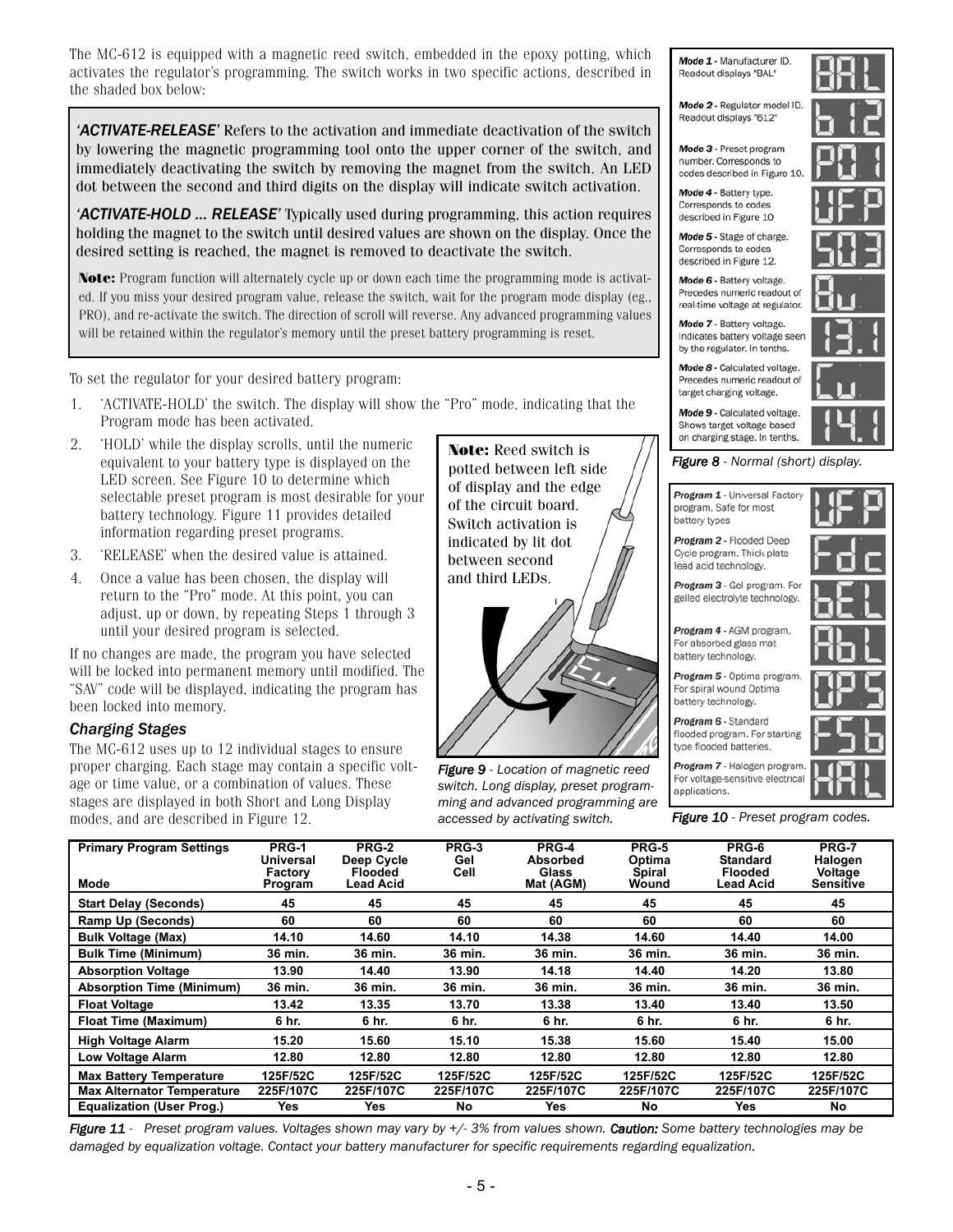#### *Long Display*

To access the Long Display, activate-release switch with the magnetic programming tool while the Short Display is cycling. The numeric LED return to the beginning of the cycle. The long display will begin with the same elements shown in Figure 8. Additional information, as detailed in Figure 13, will follow.

The display will scroll throught the long program once, before returning to the short display.

#### *Advisory Codes*

Descriptions for these codes can be found in Figure 14. To reset advisory codes, access the Advanced Programming mode as described at the beginning of Section VIII. AP mode will cycle three times and return to normal mode. Codes will automatically reset when AP mode is complete.

#### VII. ADVANCED PROGRAMMING

Advanced programming (AP) provides user-adjustable program customization. Any changes in AP will be based on the previously-set battery program. Resetting the basic battery program will automatically clear any advanced programming settings. To access:

1. With regulator in Long Display mode, ACTIVATE-HOLD until the "Pro" display code appears. RELEASE. The "PrA" display code will appear.

Stage 5 - Ramp to absorption Stage 11 - Ramp to Transition from bulk to equalization. Batteries should absorption. Non adjustable be fully charged prior to EQ. Stage 6 - Absorption charge. Stage 12 - Equalization, See Holds voltage at preset bulk battery mfg. for time and level for minimum time period. voltage requirements. *Figure 12 - Charge stage codes as seen in Long Display.* Revision # - Indicates version A-Value - Factory use only FBA - Indicates low field of software code. threshhold required to ramp from bulk to absorption. Battery #1 Temp - Indicates FBA (2) - Shows low field Field Percentage - Indicates real-time field value. Reading ambient temperature at threshhold, See FBA details in primary battery bank. Advanced Programming. of 60 indicates 100% field. Battery #1 Temp (2) -Run-Time - Details number of FFL - Indicates low field Numeric readout of ambient hours regulator has operated. threshhold required to ramp battery temp. Reads in from absorption to float. Battery #2 Temp - Indicates Run-Time (2) - Shows time in FFL (2) - Shows low field ambient temperature at tenths of hours, up to 99.9 threshhold. See FFL details in secondary battery bank. hours. Advanced Programming.

Stage 1 - Start Delay, Provides a 45-second delay before

applying load on engine/belts

Stage 2 - Soft Ramp, Slowly

increases charging voltage.

voltage at preset bulk level for minimum time period.

Stage 4 - Calculated bulk

until target goals are met.

Maintains voltage at bulk leve

minimizing belt slippage. Stage 3 - Bulk Charge, Holds

*Figure 13 - Long Display (LD) attributes as displayed on digital numeric readout.*

(CAUTION: If the switch is held too long, the regulator will return to the preset program adjustment mode). Once in advanced program mode, the display will cycle through the various advanced programming modes (see Figure 15). Advanced Progamming mode will cycle three times before returning to standard operating mode.

#### *Start Delay - PrA Mode 2*

The 45-second delay prior to charging can be increased or decreased in duration. To adjust:

- 1. ACTIVATE-HOLD switch when "DLc" is highlighted on the Advanced programming display. Beginning at "45" the display will begin to increase in one-second increments. RELEASE when desired time is shown.
- 2. To change direction of scroll, ACTIVATE-HOLD until values begin to rise. RELEASE and wait for "DLc" display. RE-ACTIVATE and HOLD until desired value is met. RELEASE.

#### *Compensation Limit - PrA Mode 3*

When equipped with optional Battery Temperature Sensor, the

MC-612 will automatically adjust charging voltage to compensate for battery temperature.

In default mode, the regulator is limited to maximum compensated voltage of 14.8 volts to minimize the likelihood of over-voltage conditions.

Compensation Limit allows the user to advance or decrease maximum compensated voltage to suit specific charging system needs.



*Figure 16 - Indicates Compensation Limit mode.*

| <b>CODE 001 -</b> | Factory use only.                                                   | <b>CODE 022 -</b>                                                                     | Alternator exceeding recommended |  |
|-------------------|---------------------------------------------------------------------|---------------------------------------------------------------------------------------|----------------------------------|--|
| CODE 002 -        | Factory use only.                                                   |                                                                                       | temperature limits.              |  |
| CODE 010 -        | Wire short at battery #1 tempera-                                   | CODE 024 -                                                                            | Factory use only.                |  |
|                   | ture sensing terminal.                                              | CODE 030 -                                                                            | Voltage too low at battery.      |  |
| <b>CODE 011</b>   | Sensor wire not found at battery                                    | <b>CODE 031</b>                                                                       | Factory use only.                |  |
|                   | #1 temperature sensing termi-                                       | <b>CODE 032</b>                                                                       | Factory use only.                |  |
|                   | nal.                                                                | CODE 040 -                                                                            | Voltage too high at battery.     |  |
| CODE 012 -        | Wire short at battery #2 tempera-                                   | <b>CODE 041</b>                                                                       | Factory use only.                |  |
|                   | ture sensing terminal.                                              | <b>CODE 042</b>                                                                       | Factory use only.                |  |
| CODE 013 -        | Sensor wire not found at battery<br>#2 temperature sensing termi-   | <b>CODE 050 -</b>                                                                     | Open field.                      |  |
|                   | nal.                                                                | CODE 051*                                                                             | Small Engine Mode activated.     |  |
| CODE 014 -        | Wire short at alternator tempera-<br>ture sensor terminal.          | CODE 052*                                                                             | Amp manager is in operation.     |  |
| CODE 015 -        | Sensor wire not found at alternator<br>temperature sensor terminal. | Underlined codes represent those pertaining to<br>Alarm Output (dash lamp) operation. |                                  |  |
| CODE 020 -        | Battery #1 exceeding recommend-<br>ed temperature limits.           | Codes highlighted by an asterisk (*) pertain to<br>Aux. #1 advisory output.           |                                  |  |
| CODE 021 -        | Battery #2 exceeding recommend-<br>ed temperature limits.           |                                                                                       |                                  |  |

#### *Figure 14 - Advisory/diagnostic codes.*



*Figure 15 - Advanced Programming (PrA).*



Stage 7 - Calc. absorption.

until target goals are met.

Stage 9 - Float charge. Maintains voltage at float leve

for minimum time period.

voltage at float level until target goals are met.

Stage 10 - Calc, float, Holds

Transition from absorption to float. Non adjustable.

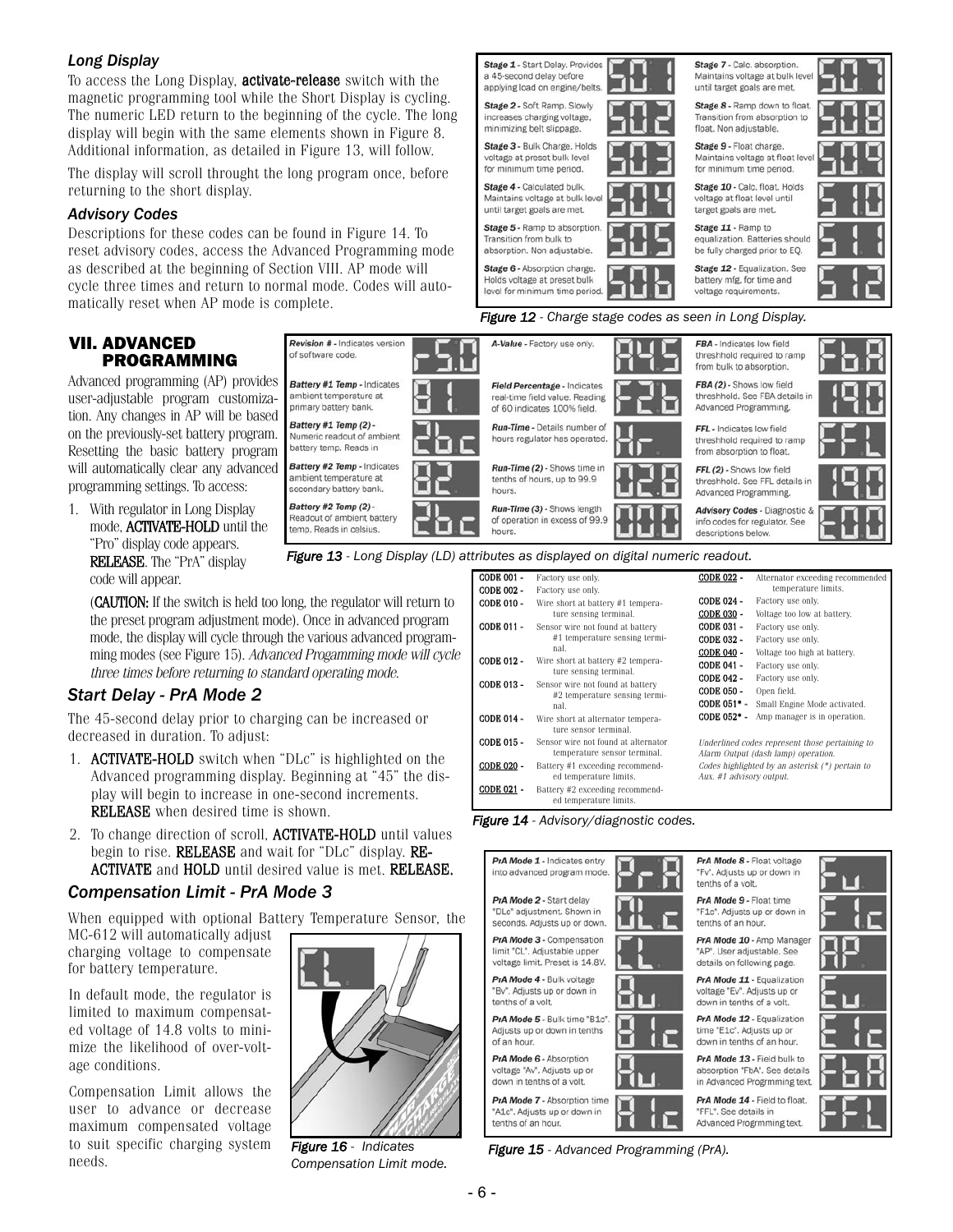### *Compensation Limit (Continued)*

To adjust voltage compensation limits:

- 1. ACTIVATE-HOLD switch when "CL" is displayed (see Figure 16). Value 14.8 will be highlighted. Display will scroll upward. RELEASE when desired value is shown.
- 2. To reduce compensated voltage limit, ACTIVATE-HOLD until voltage limit value is displayed. RELEASE. When "CL" is again displayed, RE-ACTIVATE and HOLD. Regulator display will scroll in opposite direction. RELEASE when desired value is reached.

#### *Advanced Voltage Adjustment (Bulk, Absorption, Float) - PrA Modes 4, 6 & 8*

User adjustment of charging voltage above or below preset levels is possible in PrA modes 4, 6, and 8. To adjust voltages in bulk, absorption or float stages:

- 1. **ACTIVATE-HOLD** switch when the desired code is displayed (see Figure 17. By=bulk, Av=absorption, or Fv=float voltage). Standard preset program voltage will be highlighted. Display will scroll upward. RELEASE when desired value is shown.
- 2. To reduce voltage, ACTIVATE-HOLD until voltage values begin to climb. RELEASE. When voltage mode is re-highlighted (eg., BV), **RE-ACTIVATE** and **HOLD**. Voltage values will scroll in opposite direction. RELEASE when desired value is reached.

#### *Advanced Minimum Time Adjustment (Bulk, Absorption, Float) - PrA Modes 5, 7 & 9*

Minimum charging time above or below preset levels is adjustable in PrA modes 5, 7, and 9. Adjustments are in tenths of an hour. To adjust minimum times in bulk, absorption or float stages:

- 1. ACTIVATE-HOLD switch when the desired code is displayed (see Figure 18. Blc=bulk, A1c=absorption, and F1c=float time). Standard preset program times will be highlighted. Display will scroll upward. RELEASE when desired value is shown.
- 2. To reduce minimum time, **ACTIVATE-HOLD** until time values begin to climb. **RELEASE**. When programming mode is re-highlighted (eg., B1c), RE-ACTIVATE and HOLD. Minimum time values will scroll in opposite direction. **RELEASE** when desired value is reached.

#### *Amp Manager (AP) - PrA Mode 10*

The Amp Manager function enables you to reduce the alternator output by limiting alternator field. This feature can be used as a method to minimize alternator overheating when alternator is undersized to the battery bank, as well as minimizing difficulties with chronic belt slippage. Amp Manager adjustments are made in 2% increments. To adjust Amp Manager values:

- 1. ACTIVATE-HOLD when display cycles to "AP" (See Figure 19. PrA Mode 09). "AP" will be followed by "OFF" code. RELEASE.
- 2. ACTIVATE-HOLD "OFF" display cycles to "249". The value "249" represents full field output. The numeric value on the display will decrease until you RELEASE. To reverse direction of scroll, RE-ACTIVATE and HOLD when "AP" appears. RELEASE when desired value is reached.

**Note:** The value "185" represents approximately 75% field output, "125" represents approximately 50% field output, and "65" represents approximately 25% field output.

#### *Equalization Mode (EQ) - PrA Modes 11 & 12*

Allows increase in charging voltage to minimize battery sulfation. (Equalization is ONLY suggested for batteries noted as "equalization friendly" in Figure 11 on Page 4). Consult your battery manufacturer for equalization time and voltage recommendations. Equalization must be initiated through the advanced programming. It is NOT a standard mode of operation. Once equalization voltage and time values are saved into the regulator's programming, the equalization process will start immediately. Once equalization has occurred, the regulator will revert to its preset program status. The user will need to re-activate equalization mode for subsequent equalizations. For system safety, equalization voltage is limited to 15.8 volts. NOTE: BOTH EQUALIZATION TIME AND VOLTAGE MUST BE SET TO INITIATE CHARGE.

#### To adjust equalization voltage (PrA Mode 11):

- 1. 'ACTIVATE-RELEASE' "PrA" display cycles to "Ev" followed by "OFF" code.
- 2. 'ACTIVATE-HOLD'. "OFF" display cycles to numeric voltage values. When the manufacturer-recommended voltage is reached, RELEASE.

#### To adjust equalization time (PrA Mode 12):

- 1. 'ACTIVATE-RELEASE' "PrA". Display cycles to "Ec" followed by "OFF" code.
- 2. 'ACTIVATE-HOLD'. "OFF" display cycles to numeric equalization time values. When the manufacturer-recommended time value is reached, 'RELEASE'.



*Figure 17 - Voltage adjustment. Bulk Voltage shown.*



*Figure 18 - Time adjustment. Absorption time shown.*



*Figure 19 - Amp Manager mode.*



*Figure 20 - EQ voltage mode.*



*Figure 21 - EQ time mode.*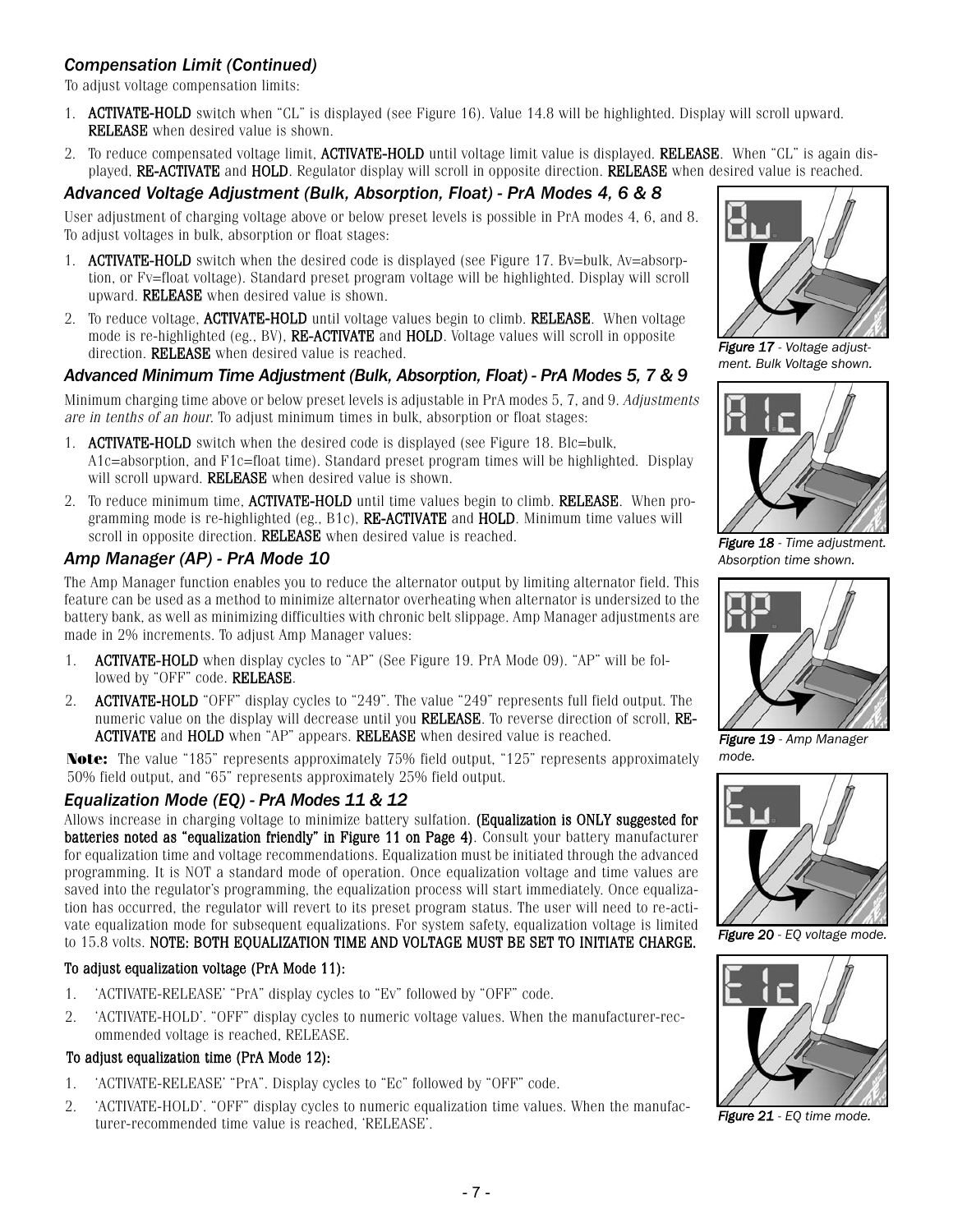# *Field Threshold Control (FbA & FFL) - PrA Mode 13 & 14*

The regulator utilizes a number of factors when determining when to change between charging stages. A primary factor considered is the amount of energy the alternator is having to expel to meet battery loads. This alternator workload can be determined by monitoring the percentage of field current the regulator is applying to the alternator. When determining when to change from Bulk to Absorption stage, and then from Absorption to Float stage, the regulator looks to see how hard the alternator is working. In preset programming, target field voltage under 75% is considered the standard threshold for advancement to the next charging stage (among other factors).

In applications where the alternator is oversized for the battery load, it may be necessary to reduce the threshold below the standard 75% to ensure that the batteries continue to charge efficiently. Inversely, if an alternator is undersized for the battery load, the threshold can be raised to reduce undue load on the alternator. Two user adjustments are provided in Advanced Programming mode -- Field Bulk to Absorption (FbA) and Field Float (FFL). Directions for adjustment are applicable to either mode of adjustment. To adjust:

- 1. **ACTIVATE-HOLD** when display cycles to FbA (Bulk) or FFL (Float) (See Figures 22 & 23. PrA Modes 13 & 14). Value of "220" will be displayed. Values will scroll downward. RELEASE when desired value is reached.
- 2. To reverse the direction of scroll, **RE-ACTIVATE** and **HOLD** when the FbA or FFL codes are highlighted. RELEASE when desired value is reached.

**Note:** The value "220" represents approximately 165% field output, "110" represents approximately 50% field output, and "55" represents approximately 25% field output.

# VIII. SYSTEM TROUBLESHOOTING

The majority of charging difficulties can be attributed to damage, corrosion or wear at wires or wiring connections. Before attempting to troubleshoot potential alternator or regulator issues, be sure to address the following:

- 1. REMOVE AND CLEAN all charging system electrical connections (positive and negative. Check the voltage regulator's harness for resistance. Wires and terminals can and will become corroded and need to be cleaned or replaced.
- 2. CHARGE ALL BATTERIES to their proper fully charged state and determine if they are serviceable. If your batteries are flooded-type, use your hydrometer to determine their condition.
- 3. CHECK AND TIGHTEN alternator belt. If the belt show signs of wear or damage, now is an ideal time for replacement. Always replace existing belts with the finest quality replacements available.

After determining that your batteries and wiring are in suitable condition, use the following tests to determine if charging problems are a result of a faulty alternator or regulator. The following tests provide an opportunity to isolate the alternator, regulator and wiring harness in order to determine which component may be malfunctioning. In order to preform these tests, you will need an independent multimeter (preferably a digital type). In an emergency, a 12V light bulb or test light can be used to help determine if power or working grounds exist. An amp meter and a battery hydrometer with a thermometer are also helpful diagnostic tools.

### *Voltage Regulator Test*

After inspecting and repairing wires and connections, belts and batteries, set your voltmeter to 12V and connect the voltmeter's negative lead to the BLACK ground wire at the regulator (see Figure 23),

- 1. With the ignition OFF, check voltage on the RED (sensing), BLUE (field) and BROWN (ignition) wires in the regulator plug.
- 2. With the ignition in the ON position (engine not running), check for voltage on the RED (sensing), BLUE (field) and BROWN (ignition) wires. The voltmeter should read:
- 3. With the ignition in the ON position (with engine running at 1,400 rpm fast idle), check for voltage on the RED (sensing), BLUE (field) and BROWN (ignition) wires in the regulator plug.

Compare your readings with the table at right. If readings on RED or BROWN wires do not match values shown, check 10-amp and 1-amp fuses, wiring and connections back to their sources. If RED and BROWN match expected readings, but BLUE does not, unplug and re-plug four-prong plug and re-test. If the BLUE wire shows zero voltage and the display is not lit, check connections and fusing on the Positive Battery Sense wire. Check voltage at the base of the Positive Battery Sense terminal with your test meter.

*Figure 22 - Field Threshold adjustment. Bulk to Absorption display is shown.*



*Figure 22 - Field Threshold adjustment. Field to Float display is shown.*



*Figure 23 - Inserting voltmeter probes.*



\* 11.5 - 12.8 VDC battery voltage at rest (no charging occurring). If your batteries are isolated and your RED (sensing) wire shows voltages other than those shown above, make sure that the wire is connected on the "battery" side of the isolator. The red wire must "see" the battery directly. \*\* 13.5 - 14.5 VDC battery voltage when charging.

\*\*\* Voltage may be zero with Ignition On/Engine Off if brown wire is connected to an oil pressure switch.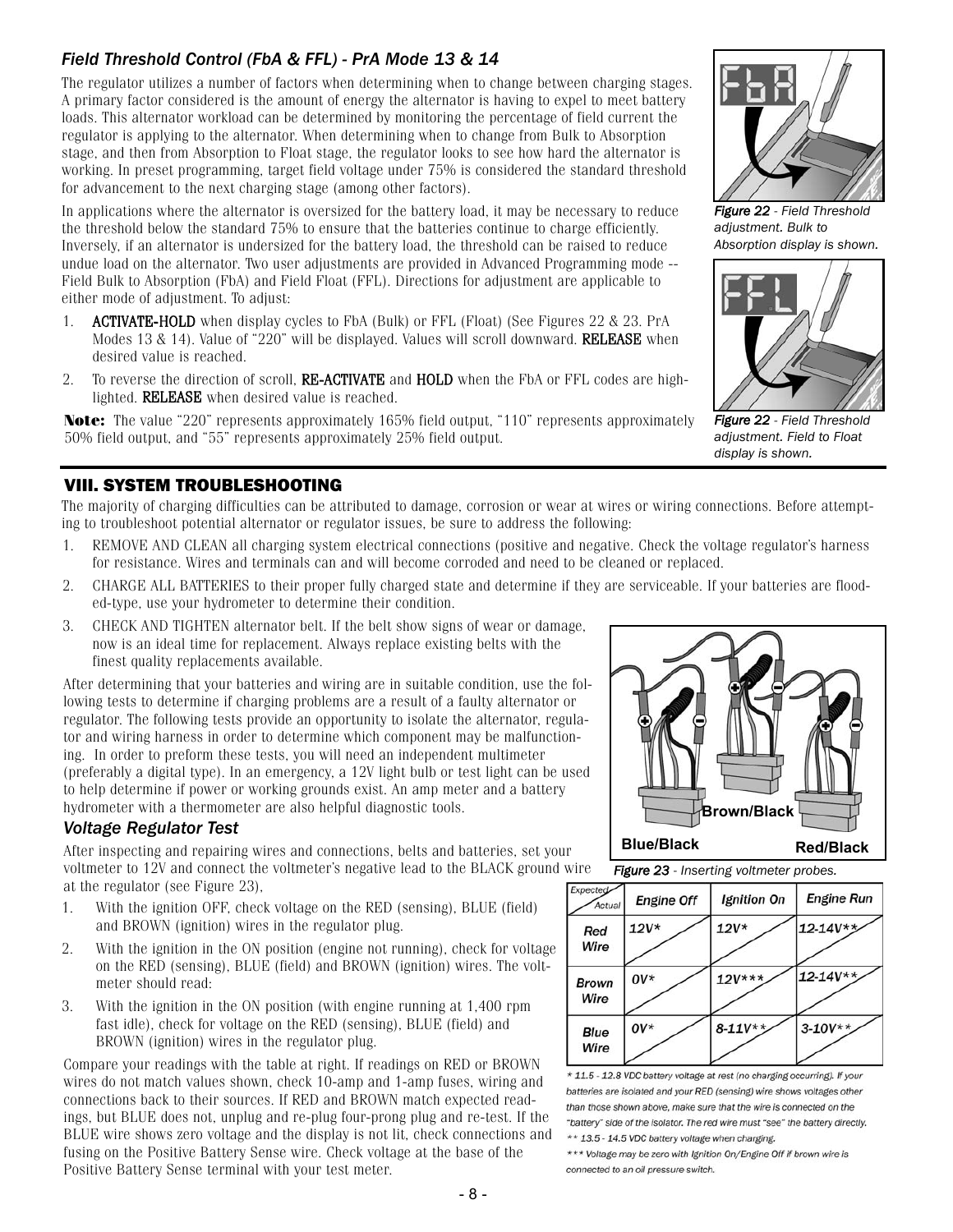## *REGULATOR VOLTAGE TEST (CONTINUED)*

If voltage is not present on the RED, the BROWN and the Positive Battery Sense Wire, the regulator will not work. If voltage is as expected at the RED the BROWN and Positive Battery Sense wire, and there is zero, or an unexpected voltage reading at the BLUE wire, contact our technical support staff at (360) 435-6100, or e-mail us at balmar@balmar.net.

If all voltages at the regulator meet expectations, yet the alternator is not producing charging current, we will want to test the alternator. The following describes the recommended methods for determining alternator functionality.

#### *ALTERNATOR TESTING*

Test A - The alternator and regulator can be tested for function by determining if a magnetic field exists at the alternator's pulley shaft or rear bearing. To test:

- 1. With the ignition in the OFF position, place the head of a steel screwdriver near the nut on the pulley shaft or near the rear bearing of the alternator. There should be no evidence of a magnetic field pulling the screwdriver toward the alternator.
- 2. Engage the ignition, **WITHOUT** starting the engine, to activate the voltage regulator. If an oil pressure switch is used, a jumper across the switch will activate the regulator.
- 3. After allowing time for the regulator's start-up delay, place the head of a steel screwdriver near the nut on the pulley shaft or near the rear bearing of the alternator. There should be substantial magnetic pull. If a magnetic field is present, the voltage regulator, alternator brushes and rotor are likely to be working properly.

**Test B** - If there is little or no magnetic pull at the pulley shaft or at the rear bearing, initiate the following test:

- 1. With the key off and the engine off, remove the large harness plug from the regulator.
- 2. Insert the end of a short length of electrical wire to the RED connector slot of the regulator harness and the other end of the wire to the BLUE connector slot. (See Figure 24.) This bypasses the regulator and tests the alternator and the harness.
- 3. Using your steel screwdriver, inspect for a magnetic field as described above.
- 4. With your voltmeter, check for voltage on the blue wire at the alternator. If voltage does not exist, the harness may be at fault. If voltage does exist at the harness, but no magnetism is present, the alternator is likely to be malfunctioning.

If a magnetic field is present. Both harness and alternator brushes and rotor appear to be working properly. If no magnetic field is present, proceed with the next test.



*Figure 24 - Jumping power wire to*

Test C - Testing the actual output of the alternator is known as "Full Field Testing". This can be accomplished by jumping a positive 12VDC current to the field terminal at the rear of the alternator. This test eliminates both the regulator and the harness, making it easier to isolate your investigation to the alternator. CAU*field.*

TION: Ensure that all voltage sensitive equipment is turned off prior to starting the engine. Voltage is unregulated during this test and could damage sensitive electronics. DO NOT let the engine run any longer than necessary to detect charging. If the system is not charging, remove the alternator and have it inspected by a qualified alternator shop, or call Balmar for warranty evaluation. To test the alternator:

- 1. Clip a jumper wire to the positive post of the alternator, or on the battery side of the isolator (if an isolator is in use). Use a SHIELDED alligator clip for post attachment. Unintentional contact between the alligator clip and the alternator case could result in damage to your electrical system.
- 2. Disconnect the field/stator plug from the rear of the alternator and attach the other end of the jumper wire to the alternator's Field terminal (F). Attach a female spade connector to the field end of the wire for a solid connection. **CAUTION:** Do not allow the wire to contact the case while it is attached to the positive post. The case is grounded and severe damage could occur.
- 3. The regulator is now bypassed. When the ignition is engaged and the motor is started, the voltage should rise and charging current should be present.
- 4. The motor should be run long enough to determine that charging voltage is present. UNREGULATED VOLTAGE CAN RISE **OUICKLY.** Do not allow extended unregulated charging to occur without carefully monitoring voltage levels.

If the alternator fails to generate voltage during field testing, a malfunction of the alternator is likely. Contact your local alternator repair shop or Balmar's technical service staff for recommendations.

#### *CONCLUSION*

If your readings differ substantially from the "Expected Readings" listed in the charts above, the regulator may be malfunctioning, or there may be a continuity problem. Contact our technical support staff at (360) 435-6100. If you determine that repair service is necessary for either your alternator or regulator, please gather the following information before contacting our service technicians.

- 1. Make and model of alternator.
- 2. Model of voltage regulator and date of mfg (date punched on rear side label of regulator).
- 3. Voltage readings on red, brown and blue wire at regulator with engine off, key on.
- 4. Voltage readings on red, brown and blue wire at regulator with engine running at a fast ideal 1400 rpm.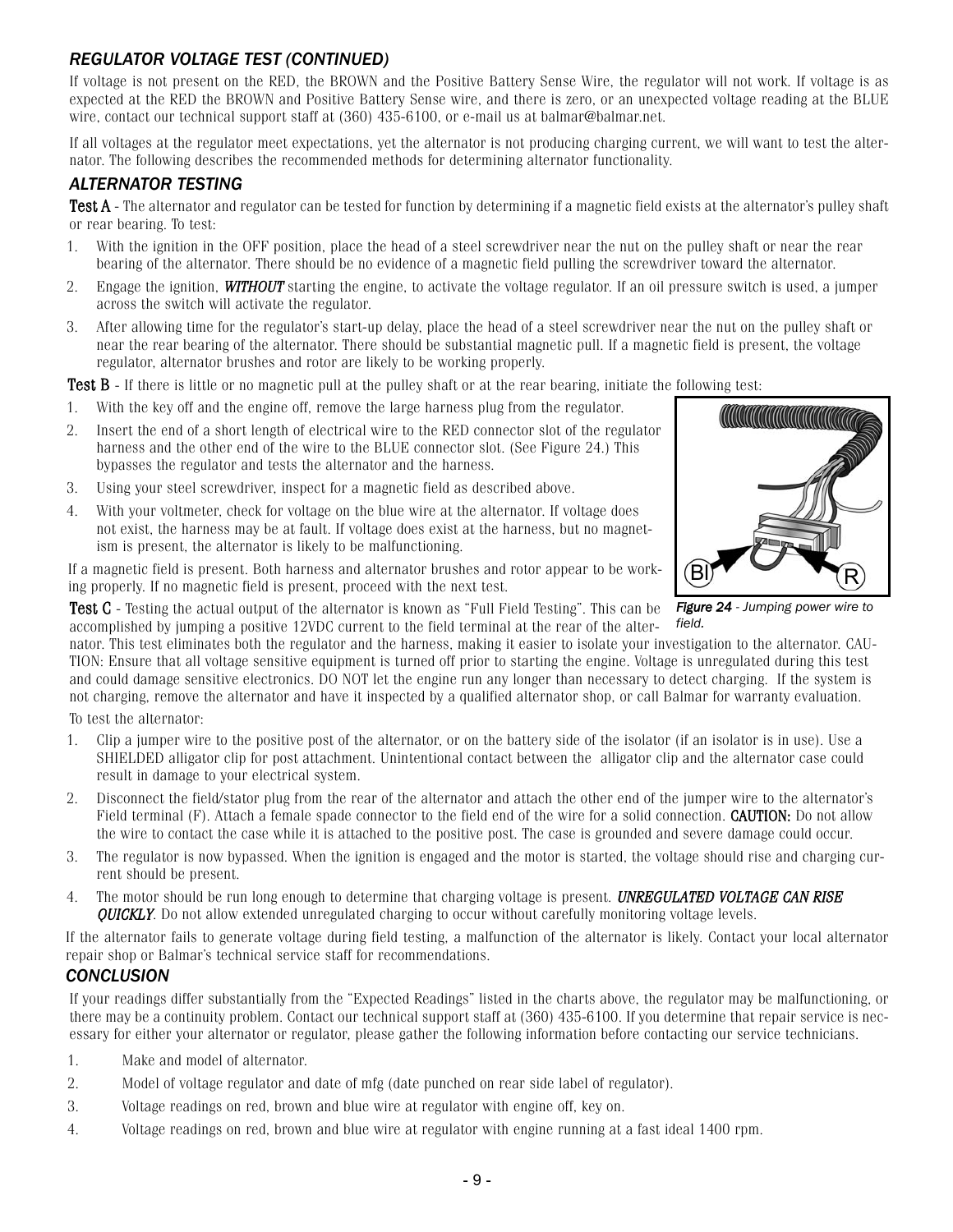# Suggested Wiring Options (Single/Dual Outputs)

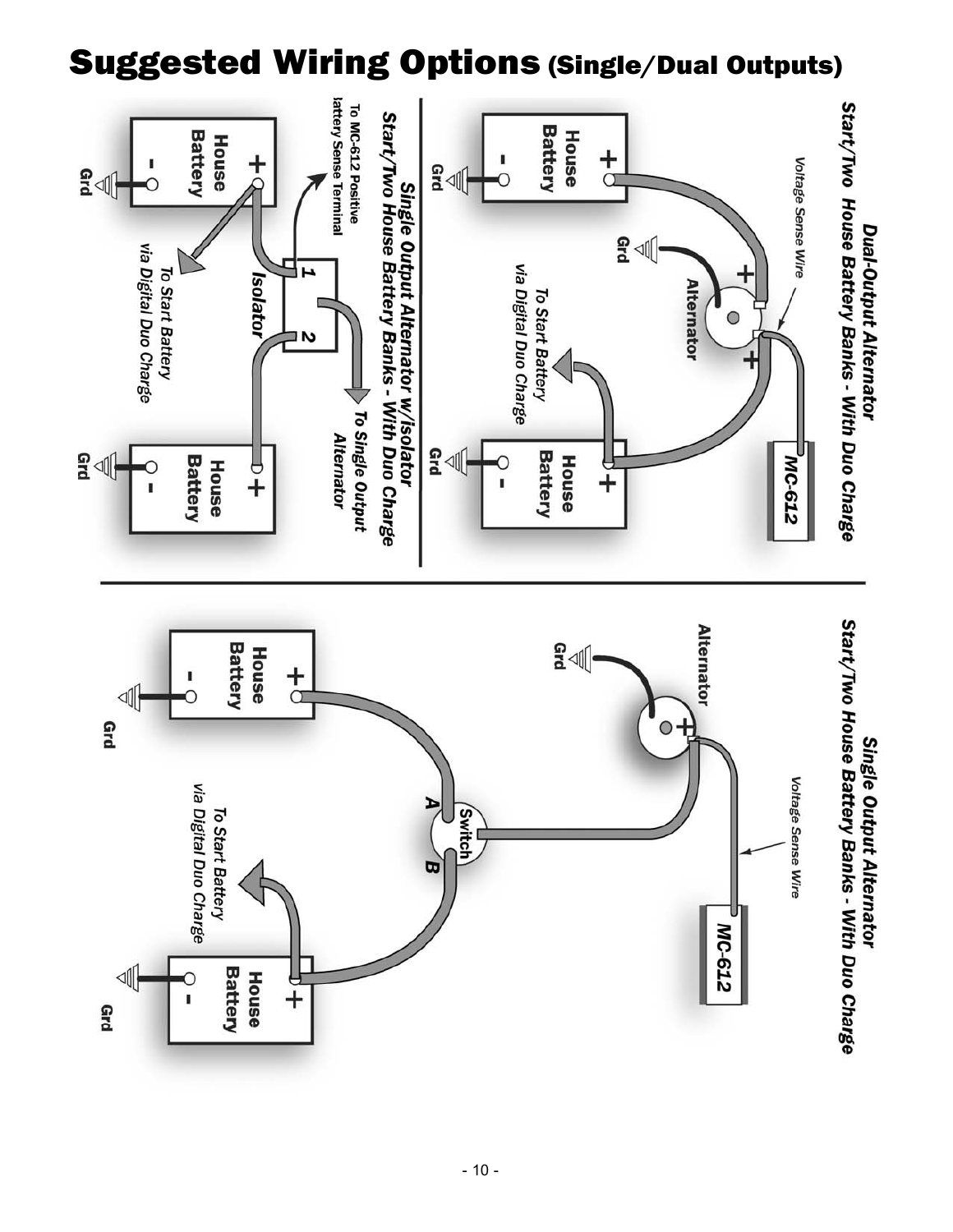# Suggested Wiring Options (Continued)

Start/House Battery Banks - With Duo Charge Single Alternator / Single Regulator

Twin Engines / Dual Alternators / Dual Regulators